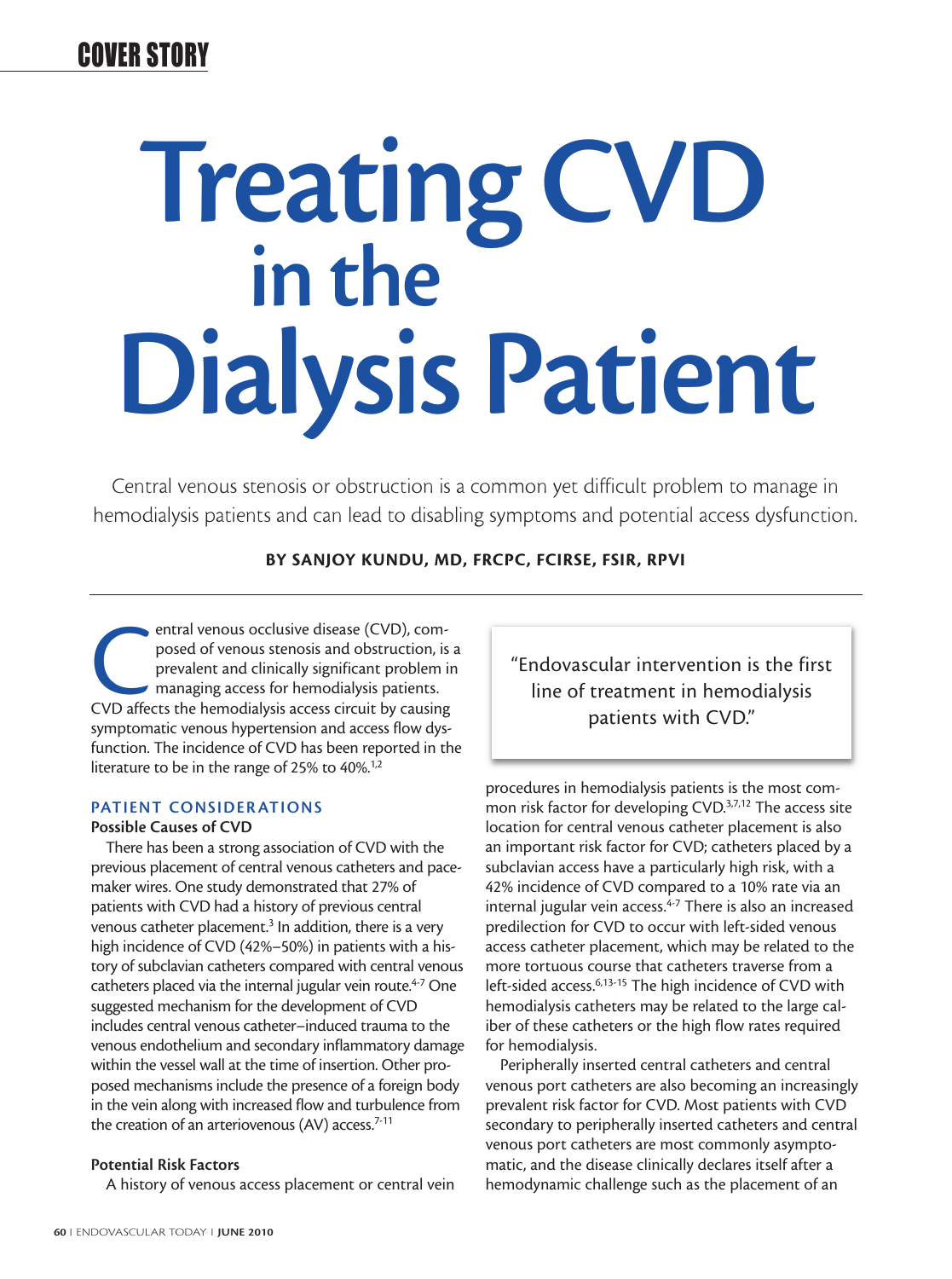ipsilateral AV access for hemodialysis.<sup>16,17</sup> Pacemaker and defibrillator wires can also potentially lead to CVD.18-21

# Clinical Presentations

CVD may be asymptomatic but can be detected on a preaccess assessment mapping venogram or diagnostic fistulagram for an immature fistula, which is delayed in maturation beyond 90 days.22,23 Most occult CVD becomes clinically apparent after the development of a functioning AV access. Symptom development secondary to CVD depends on the anatomical site of the stenosis or occlusion. A narrowing or occlusion of the subclavian vein most commonly presents with AV access dysfunction or ipsilateral edema of the extremity and breast. Brachiocephalic vein stenosis or occlusion affects blood flow from the same side of the face as well as the upper extremity and breast, leading to ipsilateral extremity and possible facial and neck edema.

Approximately 50% of patients with significant CVD will develop upper extremity edema.<sup>22</sup> Significant edema is much more common once a functional ipsilateral upper extremity AV access has been created and has matured.24 Ongoing cannulation of a matured AV access for hemodialysis can lead to further exacerbation of the edema, with acute swelling, tenderness, pain, and associated erythema after hemodialysis. Associated edema of the breast on the same side and pleural effusions may develop.25,26

CVD may lead to aneurysmal dilation and tortuosity of an AV access. Progression may be prevented with prompt treatment of the causative central venous occlusive lesion. Marked aneurysmal dilatation may have to be treated with surgical revision, ligation, or endovascular management of the AV access. CVD leads to the development of collaterals, which divert blood centrally via enlarged collateral veins. The collateral veins are often evident on physical examination on the neck, chest, and ipsilateral extremity.

Superior vena cava syndrome is an uncommon but potentially catastrophic complication of superior vena cava stenosis or obstruction or bilateral brachiocephalic vein narrowing or occlusion.27,28 This clinical entity is composed of edema of both upper extremities, face, and neck, along with multiple dilated collateral veins over the chest and neck. Acute emergent treatment of superior vena cava syndrome is required, most commonly using an endovascular approach.

CVD may also decrease access blood flow, leading to access recirculation and inadequate or prolonged hemodialysis sessions. AV access dysfunction may also present as elevated venous pressure during hemodialysis and prolonged bleeding from needle sites after dialysis. If there is a hemodynamically significant decline in access blood flow, the AV access may become thrombosed. Thrombolysis techniques will be temporarily effective or lead to recurrent thrombosis unless the CVD is also properly managed.

# Diagnosing CVD

The diagnosis of CVD is made based on a combination of clinical and imaging findings. A significant subgroup of patients will have a history of previous central venous catheter placement or central venous procedures and will present with ipsilateral arm, breast, face, or neck swelling. Depending on the location of the access, a proportion of patients will have evidence of AV access dysfunction with decreased access flows or aneurysmal dilation of the fistula. On physical examination, there may be numerous dilated collateral veins in the neck or chest and arm edema on the side of the CVD. In the cases of bilateral brachiocephalic vein or superior vena cava stenosis or occlusion, patients may present with a combination of findings suggestive of superior vena cava syndrome. CVD can sometimes be diagnosed by duplex ultrasound with an absence of normal respiratory variation in the diameter of central veins and polyphasic atrial waves.<sup>29</sup> It is difficult to visualize the central veins with duplex ultrasound in patients with an elevated body mass index or significant chest musculature.

Digital subtraction venography is the current standard for the diagnosis of CVD due to its increased sensitivity and specificity compared with duplex ultrasound.<sup>1</sup> All patients undergoing diagnostic fistulagrams for AV access dysfunction or fistulas delayed in maturation should undergo a complete assessment of the complete access circuit from anastomosis to the right atrium with contrast venography to rule out CVD. Magnetic resonance venography or  $CO<sub>2</sub>$  venography are infrequently used as alternatives to conventional digital subtraction venography, but there is no significant literature to date on its usefulness in diagnosing CVD. However, it should be noted that patients with decreased glomerular filtration rate are at risk of developing nephrogenic systemic fibrosis with the intravenous administration of gadolinium for magnetic resonance imaging.<sup>30</sup>

# TREATMENT OPTIONS FOR SYMPTOMATIC CVD PATIENTS

Endovascular intervention is the first line of treatment in hemodialysis patients with CVD. The treatment options include percutaneous transluminal angioplasty (PTA), placement of bare-metal stents (BMS), and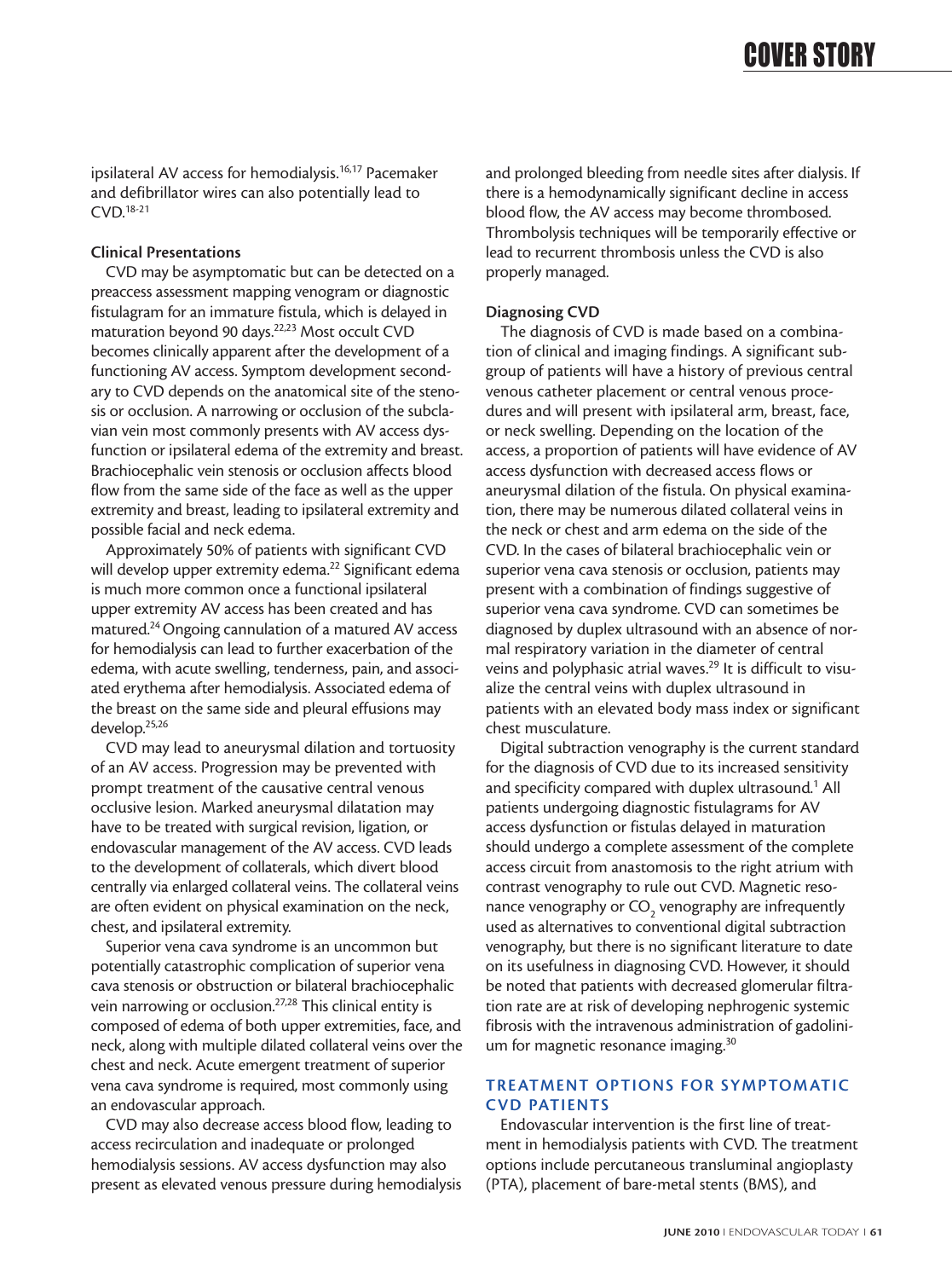recently, covered stents. The Kidney Disease Outcomes Quality Initiative guidelines recommend endovascular treatment with PTA with second-line stent placement as the preferred treatment approach to CVD.<sup>31</sup>

# PTA

PTA for CVD was first reported in the literature by Glanz et al in 1984, with a 100% technical success rate and no reported patency rates.<sup>32</sup> A subsequent study by Trerotola et al in 1986 demonstrated similar technical and clinical success rates.<sup>33</sup> Conventional plain balloon angioplasty is the first-generation endovascular technology and the first line of treatment for CVD. Unfortunately, at the time of the preliminary PTA studies, there were no clearly defined reporting standards in place, leading to variable study methodologies, endpoints, and results of treatment. There are no large randomized control or cohort studies to assess PTA for CVD, making it difficult to draw conclusions on the outcomes of PTA and make comparisons to newer alternative technologies.

"Stent structure and composition may be a factor in the initial technical success rate and long-term patency . . . "

PTA has demonstrated a variable technical success rate that ranges from 70% to 90%.<sup>2,18,34-38</sup> A study by Kovalik et al in 1994 made some interesting observations, including a technical failure rate of 7%, with > 50% improvement in 70% of CVD patients with nonelastic lesions and < 50% improvement in 23% of CVD patients with elastic lesions. The study concluded that there were two types of central venous lesions: nonelastic lesions that responded well to PTA and elastic lesions that were unresponsive or poorly responsive to PTA. It was believed that the histology of the two types of lesions were different based on observations on intravascular ultrasound, with the nonelastic lesions predominantly composed of fibrosis.34

Overall, the PTA patency results for CVD demonstrate a wide range of variability. There is a 6-month primary patency range of 23% to 63% and a cumulative patency range of 29% to 100%. There is a 12-month primary patency range of 12% to 50% and a cumulative patency range of 13% to 100%.2,18,34-38 One of the largest studies to date (composed of 47 patients) on PTA for CVD was done by Bakken et al in 2007 and demonstrated a technical success rate of 77%. Primary patency rates at 3, 6, and 12 months were 58%, 45%, and 29%, respectively; cumulative patency rates at 3, 6, and 12 months were 76%, 62%, and 53%, respectively.<sup>38</sup> In summary, technical failures will occur in a minority of patients when treating CVD with PTA in the range of 10% to 30%. There is clearly a subgroup of CVD patients with lesions unresponsive to PTA. It is also apparent that multiple repeated interventions with close surveillance are required to maintain patency and prevent occlusion over the long-term.

# BMS

BMS were first placed in the dialysis access circuit for refractory stenoses unresponsive to PTA by Gunther et al in 1989.<sup>39</sup> BMS are second-generation endovascular technology and the second line of treatment for CVD. BMS provide fixed mechanical support to a site of stenosis that is resistant or unresponsive to PTA, secondary to elastic recoil or neointimal hyperplasia. BMS are potentially useful in CVD in the setting of kinked stenoses, collapsing or elastic stenoses post-PTA, sealing dissections or circumscribed perforations post-PTA, establishing and maintaining patency of chronic central vein occlusions, early recurrent stenoses after PTA, and after PTA of highly resistant unresponsive stenoses.

However, there are significant limitations to BMS. During deployment, BMS may migrate or shorten and fracture in the short- or long-term.<sup>40-43</sup> BMS placement may preclude future endovascular procedures, central venous line placement, surgical treatment options, or future AV access creation. It is also clearly evident that BMS incite intimal hyperplasia, leading to recurrent stenoses and/or occlusions requiring multiple repeat interventions to maintain patency.<sup>42</sup>

According to the United States Renal Data System, the use of BMS in hemodialysis access interventions has significantly increased from 0% in 1991 to over 12% in 2008.44 The exponential increase in BMS usage in hemodialysis access procedures has led to the development of guidelines for its use. The Society of Interventional Radiology Quality Improvement guidelines recommend that BMS be reserved for central vein lesions in which PTA has failed or that recur within 3 months after an initially successful PTA or rupture after PTA.<sup>45</sup> Similarly, the consensus guidelines of the National Kidney Foundation Dialysis Outcomes Quality Initiative recommend that the use of stents be reserved for surgically inaccessible stenoses in which PTA fails.<sup>31,46,47</sup>

The results for BMS demonstrate a wide range of variability. The majority of the literature shows a very high technical success rate (approximately 100%).<sup>34-38</sup>

Stent structure and composition may be a factor in the initial technical success rate and long-term patency, although this has not been demonstrated in the litera-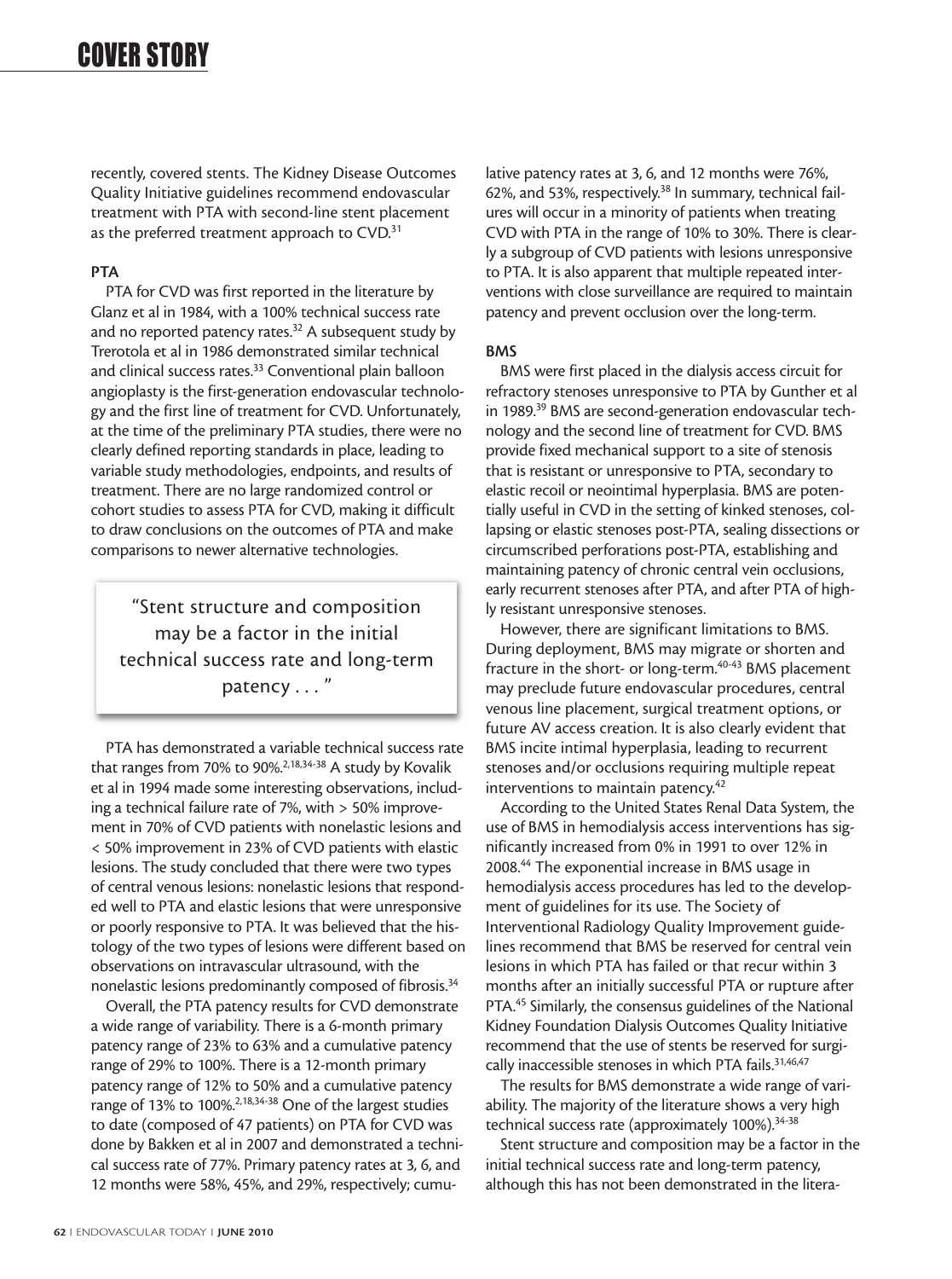ture to date. As a general rule, self-expanding stents have been used for CVD. The first-generation self-expanding stent used for endovascular intervention was the Wallstent (Boston Scientific Corporation, Natick, MA). The Wallstent is constructed of 18 filaments of Elgiloy woven into a mesh. The advantages of this stent include radiopacity, the ability to reconstrain the stent when partially deployed, and wide availability. The disadvantages of this stent include foreshortening at the time of placement, eccentric loading (stenosis) that can lead to concentric narrowing and decreased radial strength, rigidity or lack of flexibility, and rarely, delayed shortening and migration.<sup>40,41,48-50</sup>

Nitinol stents are the second-generation self-expanding stents. Nitinol is an alloy of nickel and titanium and has a crystalline structure that exists in two types of temperature-dependent forms. Nitinol undergoes a reversible shape transformation (martensitic transformation) that is preset by the ratio of nickel and titanium and high-temperature heating. When nitinol transforms to its highertemperature crystalline form (28º–33º C), it will expand to its preset size and become relatively more rigid. Nitinol also has the characteristic of superelasticity, which will cause an applied external force to deform it, but it will attempt return to its original shape over time or if the external force is removed.<sup>41,50-52</sup>

The advantages of nitinol stents include flexibility, ease of deployment, a wide range of diameters and lengths, a lack of foreshortening, and low-profile delivery systems. The disadvantages of nitinol stents include the relative lack of radiopacity (unless there are radiopaque markers at the ends of the stents), sharp edges to the ends of the stents that can damage the recipient vein, and a lack of ability to reconstrain the stent once it is partially deployed. Nitinol stents are presently manufactured by numerous proprietors.

The results for BMS in the setting of CVD have been quite variable. There is a 3-month primary patency range of 63% to 100% and a cumulative patency range of 72% to 100%, a 6-month primary patency range of 42% to 89% and a cumulative patency range of 55% and 100%, and a 12-month primary patency range of 14% to 73% and a cumulative patency range of 31% to 91%.34-38,42,43,53-58 One of the largest retrospective studies to date on BMS with the Wallstent for CVD was performed by Haage et al in 50 patients and was published in 1999.<sup>55</sup> This study demonstrated 3-, 6-, and 12-month primary patency rates of 92%, 84%, and 56%, respectively. There was a cumulative patency rate at 6 and 12 months of 97%. Unfortunately, these results have not been replicated elsewhere in the literature to date.

A more recent retrospective study on nitinol BMS for CVD was by Vogel et al in 2004 with 16 patients and demonstrated 3-, 6-, and 12-month primary patency rates of 81%, 74%, and 67%, respectively. Cumulative patencies were not reported in this study.<sup>53</sup> There are no randomized controlled trials to date comparing PTA and BMS in the setting of CVD. A recent retrospective study by Bakken et al published in 2007 comparing PTA and BMS for CVD demonstrated 3-, 6-, and 12-month primary patencies with PTA of 58%, 25%, and 29%, respectively, in comparison with 3-, 6-, and 12-month primary patencies with BMS of 65%, 54%, and 45%, respectively. There were 3-, 6-, and 12-month cumulative patency rates with PTA of 76%, 62%, and 53%, respectively, in comparison with 3-, 6-, and 12-month cumulative patencies with BMS of 72%, 55%, and 46%, respectively. There was no significant difference in patency results between the PTA or BMS groups.

In summary, it appears that BMS for CVD show a high initial technical and clinical success rate. There is clearly a subgroup of CVD patients who are unresponsive to PTA immediately or on a short-term basis and will require BMS to achieve technical and clinical success. However, there is no literature to date demonstrating the superiority of BMS over PTA in the setting of CVD. Future large, prospective, randomized controlled trials will be required to determine the appropriate role of BMS for CVD.

### Covered Stents

Covered stents, also known as endografts, have been proposed as a new treatment option for CVD. A potential benefit of a covered stent is that it may provide a relatively inert and stable intravascular matrix for endothelialization while providing the mechanical advantages of a BMS. This could potentially reduce neointimal hyperplasia, which causes restenosis after PTA or BMS placement. A disadvantage of covered stents may be the cost because covered stents are typically three times the cost of a BMS. Other disadvantages include the large profile of the delivery systems (7–10 F) and the limited availability of large-diameter covered stents. A major disadvantage is that there is nothing published in the literature to support using them in the central veins.

Covered stents are available in balloon-expandable or selfexpanding platforms. In practical terms, a self-expanding platform would be preferred, given the rigidity of the balloon-expandable platforms, angulations in the central venous system, and long length of lesion coverage sometimes required in CVD. There is a small amount of literature on covered stent usage in the hemodialysis access circuit. Most of the literature to date has been on the treatment of graft or outflow vein aneurysms and refractory venous outflow stenoses.<sup>59-65</sup>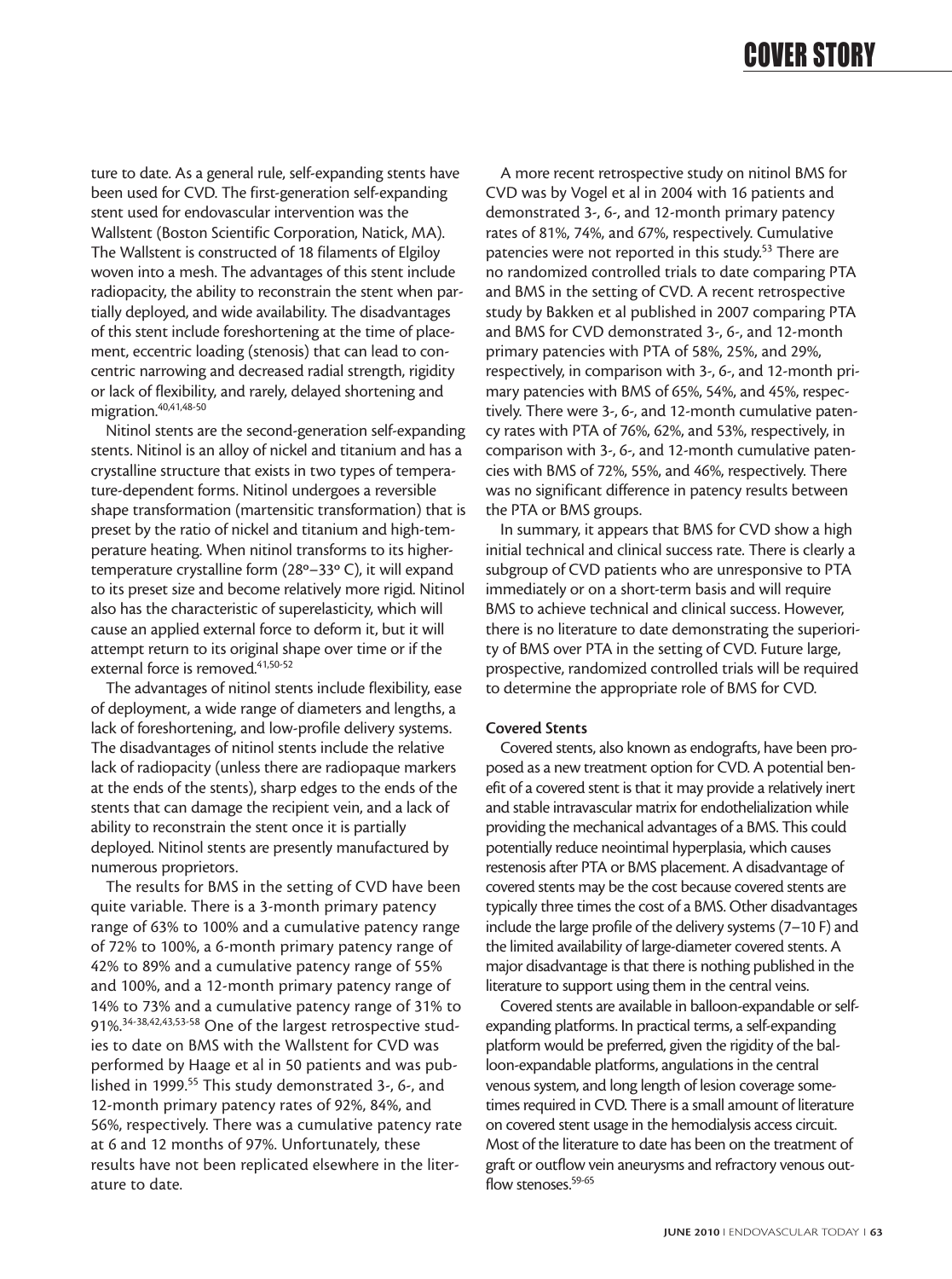Covered stents for CVD have only been mentioned in two publications to date. In 1996, Sapoval et al mentioned the use of a nitinol plus Dacron covered stent (Cragg Endopro, Mintec, La Ciotat, France) for an instent restenosis of a Wallstent, with asymptomatic recurrent restenosis after 6 months.<sup>63</sup> In a study by Quinn et al in 2003, six covered stents were placed for CVD and 11 covered stents for venous outflow stenoses.<sup>66</sup> There were combined primary patency rates at 2, 6, and 12 months of 40%, 32%, and 32%, respectively, and secondary patency rates at 2, 6, and 12 months of 70%, 55%, and 39%, respectively. They used a Palmaz stent (Cordis Corporation, Bridgewater, NJ) with an expanded polytetrafluoroethylene graft material manually sewn on.

Further randomized controlled trials comparing PTA, BMS, and covered stents with long-term follow-up will be required to determine the potential role of covered stents in the treatment algorithm for CVD.

### Surgical Options for CVD

Percutaneous endovascular intervention is the accepted first line of treatment for CVD. However, in patients refractory to endovascular options, surgical options must be evaluated. If there is a functioning hemodialysis access in the ipsilateral extremity to the site of CVD, a simple reduction procedure may bring the volume down to something that can be accommodated by collateral circulation and continue to provide adequate flow for dialysis with resolution of symptoms. If not, then the CVD can be addressed by extra-anatomic bypass, including jugular vein turn-down procedures, subclavian vein to external or internal jugular vein bypass, or axillary to femoral vein bypass.<sup>67-69</sup>

Surgical options for CVD are associated with significant morbidity in patients with CVD due to poor short- and long-term patency and are a last-resort treatment alternative in patients refractory to percutaneous endovascular treatment options.

# FUTURE DIRECTIONS FOR MANAGING CVD

Future treatments may include coated drug-eluting stents with bioactive coating to improve endothelial healing inside the stent and limit neointimal hyperplasia. Larger-diameter Cutting balloons (Boston Scientific Corporation) or cryoplasty are other potential PTA advancements. Another alternative may be brachytherapy with beta radiation, which has shown some benefit in coronary intervention.

Further characterization of biologic, molecular, histologic, and pathologic mechanisms of CVD, as well as development of preventive strategies, are the keys to improving long-term patency of the hemodialysis access circuit.

### **CONCLUSION**

Prevention of CVD in hemodialysis access patients is of the utmost importance. Central venous catheter placement or central venous procedures are the most important risk factors for CVD. In patients with renal dysfunction, central and peripheral venous access placement should be avoided if at all possible. The use of peripheral venous access lines should be minimized to preserve future peripheral and central venous capital as potential access sites.

All of the current treatment options for CVD will lead to recurrent stenosis or occlusion, requiring close surveillance with multiple repeat interventions to maintain patency. Further prospective, randomized controlled trials with long-term follow-up for all of the currently available treatment options will be necessary to develop appropriate treatment algorithms. Further advancements in endovascular technique and technology, with rigorous scientific evaluation, will be required to continue to improve the long-term results for this difficult patient management problem. ■

*Sanjoy Kundu, MD, FRCPC, FCIRSE, FSIR, RPVI, is Medical Director at The Vein Institute of Toronto & Scarborough Vascular Ultrasound in Toronto, Ontario, Canada. Dr. Kundu has disclosed that he holds no financial interest in any product or manufacturer mentioned herein. Dr. Kundu may be reached at (416) 929-0834; sanjoy\_kundu40@hotmail.com.*

5. Cimochowski GE, Worley E, Rutherford WE, et al. Superiority of the internal jugular vein over the subclavian access for temporary dialysis. Nephron. 1990;54:154-161. 6. Schillinger F, Schillinger D, Montagnac R, et al. Postcatheterization venous stenosis in

hemodialysis: comparative angiographic study of 50 subclavian and 50 internal jugular accesses. Nephrol Dial Transplant. 1991;6:722-724. 7. Vanherweghem JL, Yasine T, Goldman M, et al. Subclavian vein thrombosis: a frequent

complication of subclavian cannulation for hemodialysis. Clin Nephrol. 1986;26:235-238. 8. Palabrica T, Lobb R, Furie BC, et al. Leukocyte accumulation promoting fibrin deposition is mediated by P-selectin on adherent platelets. Nature. 1992;359:848-851.

9. Weiss MF, Scivittaro V, Anderson JM. Oxidative stress and increased expression of growth factors in lesions of failed hemodialysis access. Am J Kidney Dis. 2001;37:970-980. 10. Fillinger MF, Reinitz ER, Schwartz RA, et al. Graft geometry and venous intimal-medial

hyperplasia in arteriovenous loop grafts. J Vasc Surg. 1990;11:556-566. 11. Middleton WD, Erickson S, Melson GL. Perivascular color artifact: pathologic signifi-

cance and appearance on color Doppler US images. Radiology. 1989;171:647-652. 12. MacRae JM, Ahmed A, Johnson N, et al. Central vein stenosis: a common problem in patients on hemodialysis. ASAIO J. 2005;51:77-81.

13. Schon D, Whittman D. Managing the complications of long-term tunneled dialysis catheters. Semin Dial. 2003;16:314-322.

14. Moss AH, Vasilaksi C, Holley HL, et al. Use of a silicon dual-lumen catheter with a Dacron cuff as a long-term vascular access for hemodialysis patients. Am J Kidney Dis. 1990;16:211-215.

<sup>1.</sup> Lumsden AB, MacDonald MJ, Isiklar H, et al. Central venous stenosis in the hemodialysis patient: incidence and efficacy of endovascular treatment. Cardiovasc Surg. 1997;5:504-509. 2. Glanz S, Gordon DH, Lipkowitz GS, et al. Axillary and subclavian stenosis: percutaneous angioplasty. Radiology. 1988;168:371-373.

<sup>3.</sup> Agarwal AK, Patel BM, Farhan NJ. Central venous stenosis in hemodialysis patients is a common complication of ipsilateral central vein catheterization. J Am Soc Nephrol. 2004;15:368A-369A.

<sup>4.</sup> Barrett N, Spencer S, McIvor J, et al. Subclavian stenosis: a major complication of subclavian dialysis catheters. Nephrol Dial Transplant. 1988;3:423-425.